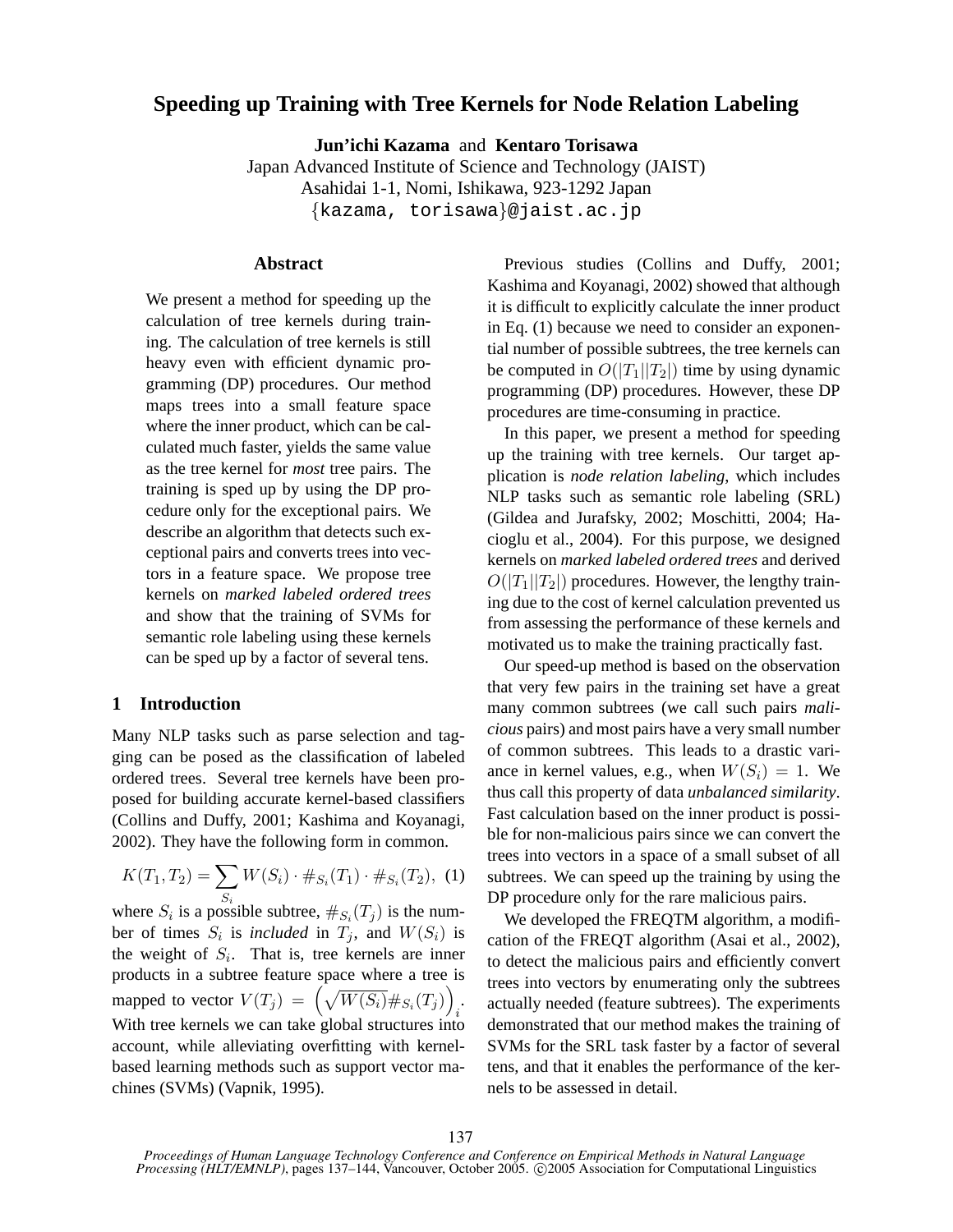## **2 Kernels for Labeled Ordered Trees**

The tree kernels proposed so far differ in how subtree inclusion is defined. For instance, Kashima and Koyanagi (2002) used the following definition.

DEFINITION 2.1 S *is included in* T *iff there exists a one-to-one function* ψ *from a node of* S *to a node of* T such that (i)  $pa(\psi(n_i)) = \psi(pa(n_i))$   $(pa(n_i)$ *returns the parent of node*  $n_i$ *), (ii)*  $\psi(n_i) \succeq \psi(n_i)$  *iff*  $n_i \succeq n_j$  ( $n_i \succeq n_j$  *means that*  $n_i$  *is an elder sibling of*  $n_i$ *), and (iii)*  $l(\psi(n_i)) = l(n_i)$  *(l(n<sub>i</sub>) returns the label of*  $n_i$ *).* 

We refer to the tree kernel based on this definition as  $K_{lo}$ . Collins and Duffy (2001) used a more restrictive definition where the preservation of CFG productions, i.e.,  $nc(\psi(n_i)) = nc(n_i)$  if  $nc(n_i) > 0$  $(nc(n_i))$  is the number of children of  $n_i$ ), is required in addition to the requirements in Definition 2.1. We refer to the tree kernel based on this definition as  $K_c$ .

It is pointed that extremely unbalanced kernel values cause overfitting. Therefore, Collins and Duffy (2001) used  $W(S_i) = \lambda^{(\text{# of productions in } S_i)}$ , and Kashima and Koyanagi (2002) used  $W(S_i)$  =  $\lambda^{|S_i|}$ , where  $\lambda$  ( $0 \leq \lambda \leq 1$ ) is a factor to alleviate the unbalance by penalizing large subtrees.

To calculate the tree kernels efficiently, Collins and Duffy (2001) presented an  $O(|T_1||T_2|)$  DP procedure for  $K_c$ . Kashima and Koyanagi (2002) presented one for  $K_{lo}$ . The point of these procedures is that Eq. (1) can be transformed:

$$
K(T_1, T_2) = \sum_{n_1 \in T_1} \sum_{n_2 \in T_2} C(n_1, n_2),
$$
  

$$
C(n_1, n_2) \equiv \sum_{S_i} W(S_i) \cdot \#_{S_i} (T_1 \triangle n_1) \cdot \#_{S_i} (T_2 \triangle n_2),
$$

where  $\#_{S_i}(T_j \triangle n_k)$  is the number of times  $S_i$  is included in  $T_i$  with  $\psi(root(S_i)) = n_k$ .  $C(n_1, n_2)$ can then be calculated recursively from those of the children of  $n_1$  and  $n_2$ .

# **3 Kernels for Marked Labeled Ordered Trees for Node Relation Labeling**

#### **3.1 Node Relation Labeling**

The node relation labeling finds relations among nodes in a tree. Figure 1 illustrates the concept of node relation labeling with the SRL task as an example. A0, A1, and AM-LOC are the semantic roles



Figure 1: Node relation labeling.



Figure 2: Semantic roles encoded by marked labeled ordered trees.

of the arguments of the verb "see (saw)". We represent an argument by the node that is the highest in the parse tree among the nodes that exactly cover the words in the argument. The node for the verb is determined similarly. For example, the node labeled "PP" represents the AM-LOC argument "in the sky", and the node labeled "VBD" represents the verb "see (saw)". We assume that there is a twonode relation labeled with the semantic role (represented by the arrow in the figure) between the verb node and the argument node.

### **3.2 Kernels on Marked Labeled Ordered Trees**

We define a marked labeled ordered tree as a labeled ordered tree in which each node has a mark in addition to a label. We use  $m(n_i)$  to denote the mark of node  $n_i$ . If  $n_i$  has no mark,  $m(n_i)$  returns the special mark no-mark. We also use the function  $marked(n_i)$ , which returns true iff  $m(n_i)$  is not no-mark. We can encode a  $k$ -node relation by using k distinct marks. Figure 2 shows how the semantic roles illustrated in Figure 1 can be encoded using marked labeled ordered trees. We used the mark \*1 to represent the verb node and \*2 to represent the argument node.

The node relation labeling task can be posed as the classification of marked trees that returns  $+1$ when the marks encode the correct relation and  $-1$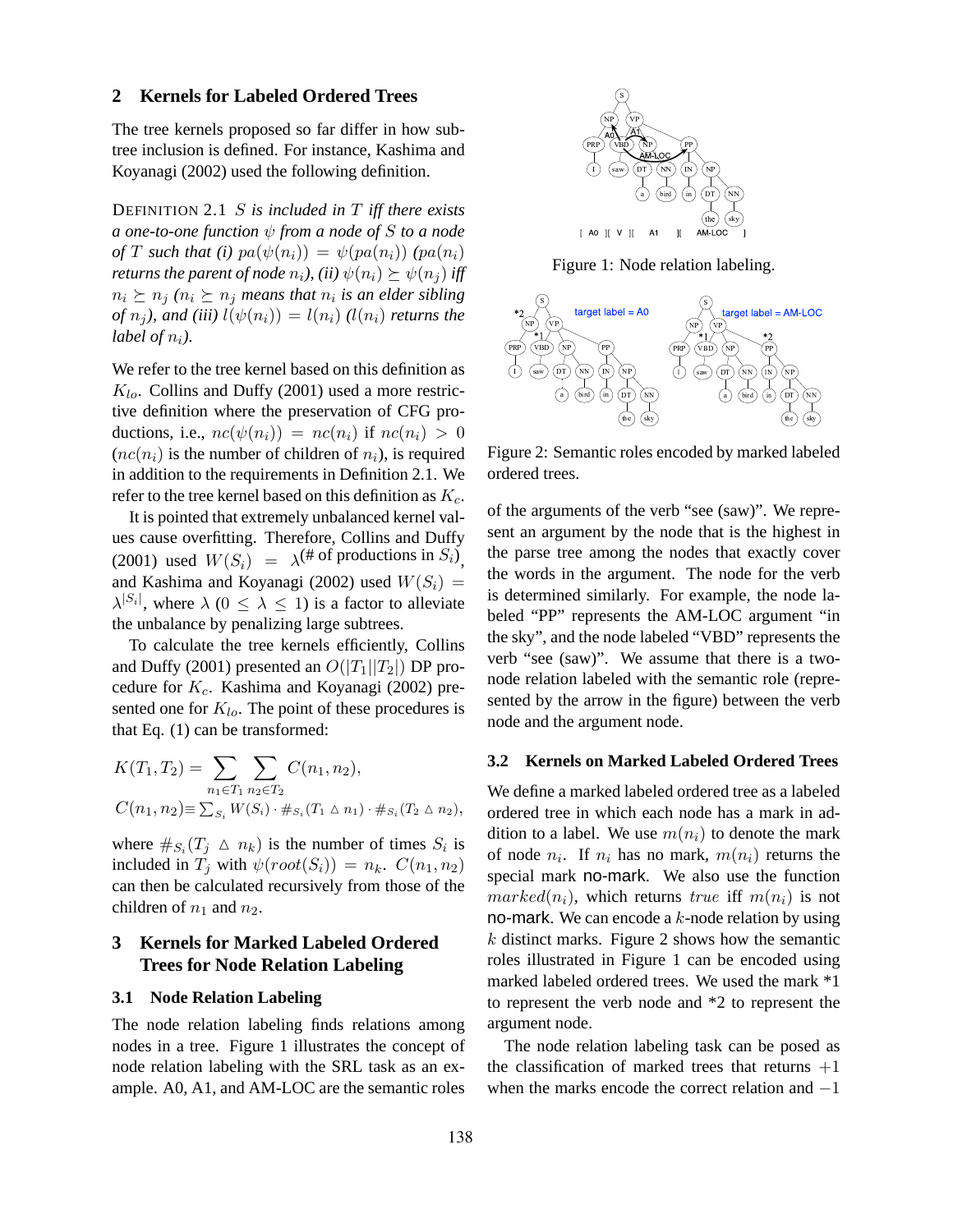Algorithm 3.1: KERNELLOMARK
$$
(T_1, T_2)
$$
  
\n(nodes are ordered by the post-order traversal)  
\nfor  $n_1 \leftarrow 1$  to  $|T_1|$  do  
\nfor  $n_2 \leftarrow 1$  to  $|T_2|$  do — (A)  
\nif  $lm(n_1) \neq lm(n_2)$  then  
\n $C(n_1, n_2) \leftarrow 0$  C<sup>*r*</sup>(n<sub>1</sub>, n<sub>2</sub>)  $\leftarrow 0$   
\nelse if  $n_1$  and  $n_2$  are leaf nodes then  
\n $C(n_1, n_2) \leftarrow \lambda$   
\nif  $marked(n_1)$  and  $marked(n_2)$  then  
\n $Cr(n1, n2)  $\leftarrow \lambda$  else C<sup>*r*</sup>(n<sub>1</sub>, n<sub>2</sub>)  $\leftarrow 0$   
\nelse  
\n $S(0, j) \leftarrow 1$  S(*i*, 0)  $\leftarrow 1$   
\nif  $marked(n_1)$  and  $marked(n_2)$  then  
\n $Sr(0, j) - 1$  S(*i*, 0)  $\leftarrow 1$   
\nif  $marked(n_1)$  and  $marked(n_2)$  then  
\n $Sr(0, j) - 1$  S<sup>*r*</sup>(*i*, 0)  $\leftarrow 1$   
\nelse S<sup>*r*</sup>(0, j)  $\leftarrow 1$  S<sup>*r*</sup>(*i*, 0)  $\leftarrow 0$   
\nfor *i*  $\leftarrow 1$  to  $nc(n_1)$  do  
\nfor *j*  $\leftarrow 1$  to  $nc(n_2)$  do  
\nS(*i*, *j*)  $\leftarrow$   
\nS(*i* - 1, *j* + S(*i*, *j* - 1) - S(*i* - 1, *j* - 1)  
\n+ S(*i* - 1, *j* - 1) \$ 

otherwise. To enable such classification, we need tree kernels that take into account the node marks. We thus propose mark-aware tree kernels formulated as follows.

$$
K(T_1, T_2) = \sum_{S_i: marked(S_i)} W(S_i) \cdot \#_{S_i}(T_1) \cdot \#_{S_i}(T_2),
$$

where  $marked(S_i)$  returns true iff  $marked(n_i)$  = *true* for at least one node in tree  $S_i$ . In these kernels, we require  $m(\psi(n_i)) = m(n_i)$  in addition to  $l(\psi(n_i)) = l(n_i)$  for subtree  $S_i$  to be regarded as included in tree  $T_i$ . In other words, these kernels treat  $lm(n_i) \equiv (l(n_i), m(n_i))$  as the new label of node  $n_i$  and sum only over subtrees that have at least one marked node. We refer to the marked version of  $K_{lo}$ as  $K_{lo}^r$  and the marked version of  $K_c$  as  $K_c^r$ .

We can derive  $O(|T_1||T_2|)$  DP procedures for the above kernels as well. Algorithm 3.1 shows the DP procedure for  $K_{lo}^r$ , which is derived by extending the DP procedure for  $K_{lo}$  (Kashima and Koyanagi, 2002). The key is the use of  $C<sup>r</sup>(n<sub>1</sub>, n<sub>2</sub>)$ , which stores the sum over only marked subtrees, and its recursive calculation using  $C(n_1, n_2)$  and  $C<sup>r</sup>(n_1, n_2)$ **(B)**. An  $O(|T_1||T_2|)$  procedure for  $K_c^r$  can also be derived by extending (Collins and Duffy, 2001).

Table 1: Malicious and non-malicious pairs in the 1k data (3,136 trees) used in Sec. 5.2. We used  $K(T_i, T_j) = 10^4$  with  $\lambda = 1$  as the threshold for maliciousness. (A): pairs  $(i, i)$ . (B): pairs from the same sentence except  $(i, i)$ . (C): pairs from different sentences. Some malicious pairs are from different but similar sentences, which are difficult to detect.

|                           | $K_{l,o}^r$                      | $K_c^r$ |                                      |  |  |
|---------------------------|----------------------------------|---------|--------------------------------------|--|--|
|                           | # pairs   avg. $K(T_i, T_j)$     |         | # of pairs   avg. $K(T_i, T_j)$      |  |  |
| (A)                       | $3,121 1.17\times10^{52}$        |         | $3,052$ $2.49 \times 10^{32}$        |  |  |
| $\geq \frac{2}{10^4}$ (B) | 7,548 $7.24 \times 10^{48}$      |         | $876\overline{)1.26\times10^{32}}$   |  |  |
|                           | $6,510 6.80\times10^{9}$         |         | $28 1.82\times10^{4}$                |  |  |
| (A)                       | $15 4.19 \times 10^3$            |         | $84 3.06 \times 10^3$                |  |  |
| $\frac{<}{10^4}$ (B)      | $4,864 2.90\times10^{2}$         |         | $11,536 1.\overline{27 \times 10^2}$ |  |  |
| (C)                       | $9,812,438$ $1.82 \times 10^{1}$ |         | $9,818,920$   $1.84 \times 10^{-1}$  |  |  |

#### **4 Fast Training with Tree Kernels**

#### **4.1 Basic Idea**

As mentioned, we define two types of tree pairs: malicious and non-malicious pairs. Table 1 shows how these two types of pairs are distributed in an actual training set. There is a clear distinction between malicious and non-malicious pairs, and we can exploit this property to speed up the training.

We define subset  $\mathcal{F} = \{F_i\}$  (*feature subtrees*), which includes only the subtrees that appear as a common included subtree in the non-malicious pairs. We convert a tree to feature vector  $V(T_j) =$  $W(F_i) \#_{F_i}(T_j)$  using only  $\mathcal F$ . Then we use a procedure that chooses the DP procedure or the inner product procedure depending on maliciousness:

$$
K(T_i, T_j) = \begin{cases} K(T_i, T_j) \text{ (DP)} & \text{if } (i, j) \text{ is malicious.} \\ \langle V(T_i), V(T_j) \rangle & \text{otherwise} \end{cases}
$$

This procedure returns the same value as the original calculation. Naively, if  $|V(T_i)|$  (the number of feature subtrees such that  $#_{F_i}(T_i) \neq 0$  is small enough, we can expect a speed-up because the cost of calculating the inner product is  $O(|V(T_i)| +$  $|V(T_i)|$ ). However, since  $|V(T_i)|$  might increase as the training set becomes larger, we need a way to scale the speed-up to large data. In most kernelbased methods, such as SVMs, we actually need to calculate the kernel values with all the training examples for a given example  $T_i$ :  $KS(T_i)$  =  ${K(T_i, T_1), \ldots, K(T_i, T_L)}$ , where L is the number of training examples. Using *occurrence pattern*  $OP(F_i) = \{(k, \#_{F_i}(T_k)) | \#_{F_i}(T_k) \neq 0\}$  pre-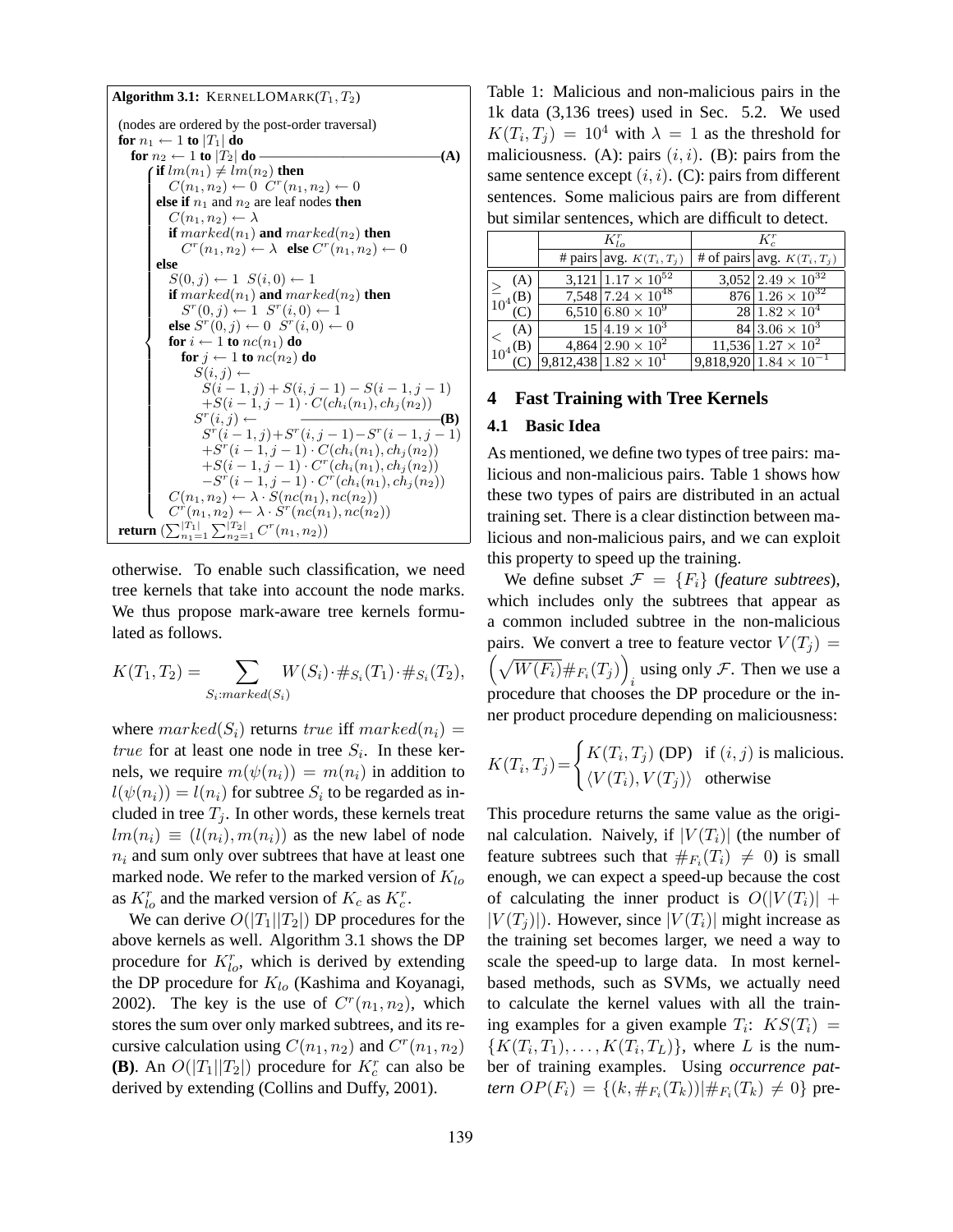| <b>Algorithm 4.1:</b> CALCULATEKS $(T_i)$                                       |     |
|---------------------------------------------------------------------------------|-----|
| <b>for each</b> F such that $\#_F(T_i) \neq 0$ <b>do</b>                        |     |
| for each $(j, \#_F(T_i)) \in OP(F)$ do                                          |     |
| $KS(j) \leftarrow KS(j) + W(F) \cdot \#_F(T_i) \cdot \#_F(T_j)$                 | (A) |
| for $i = 1$ to L do                                                             |     |
| <b>if</b> $(i, j)$ is malicious <b>then</b> $KS(j) \leftarrow K(T_i, T_j)$ (DP) |     |

pared beforehand, we can calculate  $KS(T_i)$  efficiently (Algorithm 4.1). A similar technique was used in (Kudo and Matsumoto, 2003a) to speed up the calculation of inner products.

We can show that the per-pair cost of Algorithm 4.1 is  $O(c_1Q + r_m c_2 |T_i||T_j|)$ , where Q is the average number of common feature subtrees in a tree pair,  $r_m$  is the rate of malicious pairs,  $c_1$  and  $c_2$  are the constant factors for vector operations and DP operations. This cost is independent of the number of training examples. We expect from our observations that both Q and  $r_m$  are very small and that  $c_1 \ll c_2$ .

# **4.2 Feature Subtree Enumeration with Malicious Pair Detection**

To detect malicious pairs and enumerate feature subtrees  $F$  (and to convert each tree to a feature vector), we developed an algorithm based on the FREQT algorithm (Asai et al., 2002). The FREQT algorithm can efficiently enumerate subtrees that are included (Definition 2.1) in more than a pre-specified number of trees in the training examples by generating candidate subtrees using *right most expansions* (*RMEs*). FREQT-based algorithms have recently been used in methods that treat subtrees as features (Kudo and Matsumoto, 2004; Kudo and Matsumoto, 2003b).

To develop the algorithm, we made the definition of maliciousness more search-oriented since it is costly to check for maliciousness based on the exact number of common subtrees or the kernel values (i.e., by using the DP procedure for all  $L^2$  pairs). Whatever definition we use, the correctness is preserved as long as we do not fail to enumerate the subtrees that appear in the pairs we consider nonmalicious. First, we consider pairs  $(i, i)$  to always be malicious. Then, we use a FREQT search that enumerates the subtrees that are included in at least two trees as a basis. Next, we modify FREQT so that it stops the search if candidate subtree  $F_i$  is too large (larger than size  $D$ , e.g., 20), and we regard the pairs of the trees where  $F_i$  appears as malicious because having a large subtree in common implies having a

| Algorithm 4.2: $FREQTM(D, R)$                                                            |
|------------------------------------------------------------------------------------------|
| <b>procedure</b> GENERATECANDIDATE $(F_i)$                                               |
| for each $(j, n) \in occ(F_i)$ do                                                        |
| for each $(F_k, n_r) \in RME(F_i, T_j, n)$ do                                            |
| $S \leftarrow S \cup \{F_k\}; \ \ occ(F_k) \leftarrow occ(F_k) \cup (j, n_r)$            |
| if $ occ(F_k) / sup(F_i)  > R$ then                                                      |
| return $((\phi, false))$<br>(R)                                                          |
| <b>return</b> $((\{F_k F_k \in \mathcal{S},  sup(F_k)  \geq 2\},$ true)                  |
| <b>procedure</b> $\text{SEARCH}(F_i, precheck)$                                          |
| if $ F_i  \ge D$ then REGISTERMAL( $F_i$ ) return (false)–(P)                            |
| $\overline{(\mathcal{C},\underline{suc})} \leftarrow \text{GENERALECANDIDATE}(F_i)$      |
| if not suc then REGISTERMAL $(F_i)$ return (false )—(S)                                  |
| for each $F_k \in \mathcal{C}$ do                                                        |
| <b>if</b> $malicious(F_k)$ <b>then</b> goto next $F_k$<br>-(P2)                          |
| $suc \leftarrow$ SEARCH $(F_k, precheck)$                                                |
| if not suc and $ sup(F_i)  =  sup(F_k) $ then                                            |
| return $($ false $)$ —<br>(P1)                                                           |
| if not precheck and $marked(F_i)$ then                                                   |
| $\texttt{REGISTERSUBTREE}(F_i)$<br>-(F)                                                  |
| return ( true )                                                                          |
| main                                                                                     |
| $\mathcal{M} \leftarrow \phi$ (a set of malicious pairs)                                 |
| $\overline{\mathcal{F}^1 \leftarrow \{F_i    F_i  = 1 \text{ and }  sup(F_i)  \geq 2\}}$ |
| for each $F_i \in \mathcal{F}^1$ do SEARCH( $F_i$ , true)————<br>(PC)                    |
| for each $F_i \in \mathcal{F}^1$ do SEARCH( $F_i$ , false)                               |
| $\mathcal{M} \leftarrow \mathcal{M} \cup \{(i,i) 1 \leq i \leq l\}$                      |
| return $(M, \{V(T_i)\}, \{W(f_i)\})$                                                     |

Table 2: Functions in FREQTM.

- $occ(F_i)$  returns occurrence list of  $F_i$  whose element  $(j, n)$  indicates that  $F_i$  appears in  $T_j$  and that n (of  $T_j$ ) is the node added to generated  $F_i$  in  $T_j$  by the RME (*n* works as the position of  $F_i$  in  $T_j$ ).
- $sup(F_i)$  returns the IDs of distinct trees in  $occ(F_i)$ .
- malicious( $F_i$ ) returns true iff all pairs in  $sup(F_i)$  are already registered in the set of malicious pairs, M. (Currently, this returns false if  $|sup(F_i)| > M$  where M is the maximum support size of the malicious subtrees so far. We will remove this check since we found that it did not affect efficiency so much.)
- $RME(F_i, T_j, n)$  is a set of subtrees generated by RMEs of  $F_i$  in  $T_j$  (permitted when previously expanded node to generate  $F_i$  is n).

possibly exponential number of subtrees of that subtree in common. Although this test is heuristic and conservative in that it ignores the shape and marks of a tree, it works fine empirically.

Algorithm 4.2 is our algorithm, which we call FREQTM. The differences from FREQT are underlined. Table 2 summarizes the functions used. To make the search efficient, pruning is performed as follows (see also Figure 3). The basic idea behind is that if malicious( $F_i$ ) is true then malicious( $F_k$ ) is also *true* for  $F_k$  that is expanded from  $F_i$  by an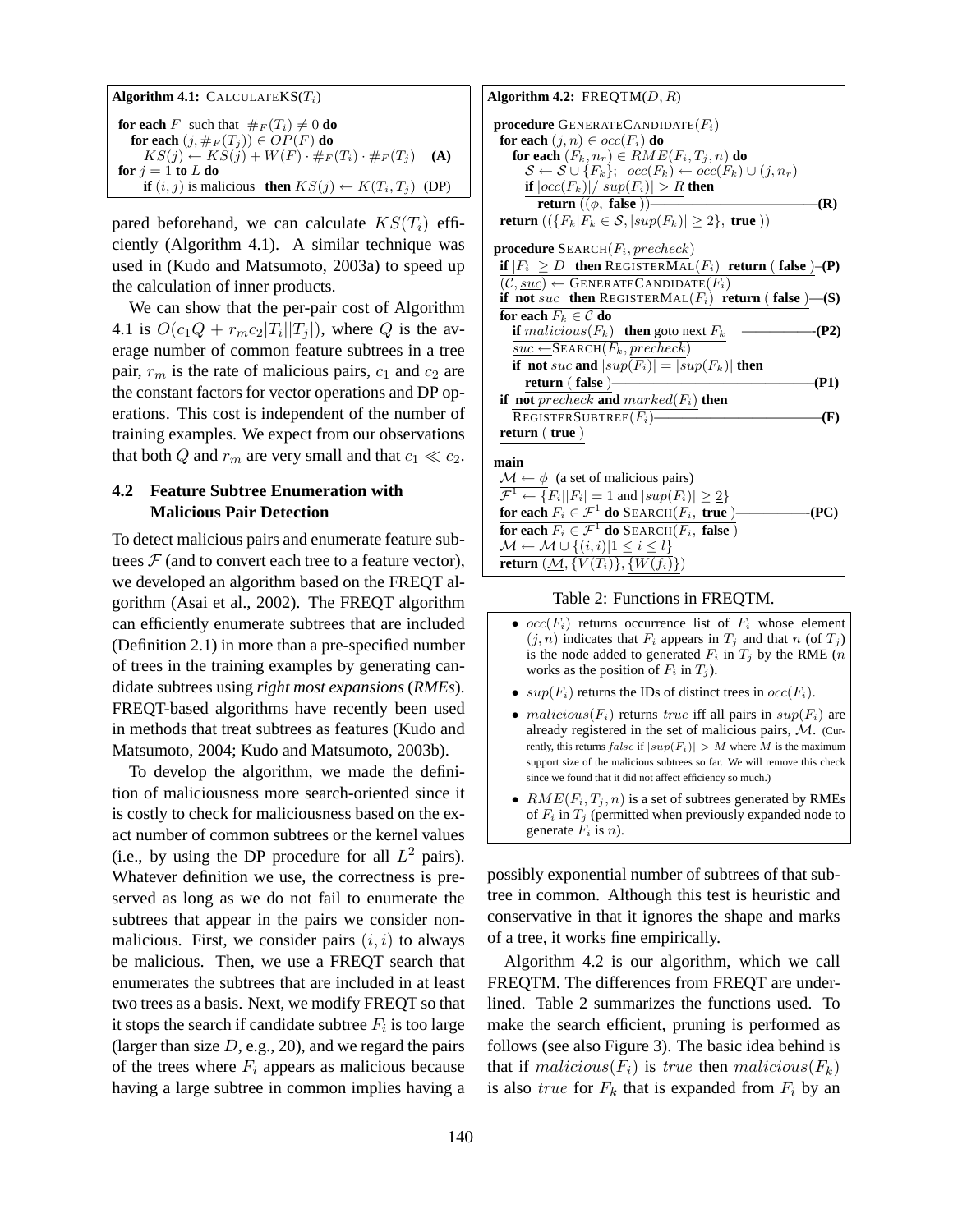RME since  $sup(F_k) \subseteq sup(F_i)$ . This means we do not need to enumerate  $F_i$  nor any descendant of  $F_i$ .

- **(P)** Once  $|F_i| \ge D$  and the malicious pairs are registered, we stop searching further.
- **(P1)** If the search from  $F_k$  (expanded from  $F_i$ ) found a malicious subtree and if  $|sup(F_i)| =$  $|sup(F_k)|$ , we stop the search from any other subtree  $F_m$  (expanded from  $F_i$ ) since we can prove that  $malicious(F_m) = true$  without actually testing it (proof omitted).
- **(P2)** If malicious $(F_k)$  = true, we prune the search from  $F_k$ . To prune even when  $malicious(F_k)$  becomes true as a result of succeeding searches, we first run a search only for detecting malicious pairs (see **(PC)**).
- **(S)** We stop searching when the occurrence list becomes too long (larger than threshold  $R$ ) since it causes a severe search slowdown.

Note that we use a depth-first version of FREQT as a basis to first find the largest subtrees and to detect malicious pairs at early points in the search. Enumeration of unnecessary subtrees is avoided because the registration of subtrees is performed at the postorder position **(F)**. The conversion to vectors is performed by assigning an ID to subtree  $F_i$  when registering it at  $(F)$  and distributing the ID to all the examples in  $occ(F_i)$ . Finally, D should be large enough to make  $r_m$  sufficiently small but should not be so large that too many feature subtrees are enumerated.

We expect that the cost of FREQTM is offset by the faster training, especially when training on the same data is repeatedly performed as in the tuning of hyperparameters.

For  $K_c^r$ , we use a similar search procedure. However, the RME is modified so that all the children of a CFG production are expanded at once. Although the modification is not trivial, we omit the explanation due to space limitations.

#### **4.3 Feature Compression**

Additionally, we use a simple but effective feature compression technique to boost speed-up. The idea is simple: feature subtrees  $F_i$  and  $F_j$  can be treated as one feature  $f_k$ , with weight  $W(f_k) = W(F_i) +$  $W(F_i)$  if  $OP(F_i) = OP(F_i)$ . This drastically reduces the number of features. Although this is sim-



Figure 3: Pruning in FREQTM.

ilar to finding closed and maximal subtrees (Chi et al., 2004), it is easy to implement since we need only the occurrence pattern,  $OP(F_i)$ , which is easily obtained from  $occ(F_i)$  in the FREQTM search.

#### **4.4 Alternative Methods**

Vishwanathan and Smola (2004) presented the  $O(|T_1| + |T_2|)$  procedure that exploits suffix trees to speed up the calculation of tree kernels. However, it can be applied to only a few types of subtrees that can be represented as a contiguous part in a string representation of a tree. Therefore, neither  $K_{lo}^r$  nor  $K_c^r$  can be sped up by using this procedure.

Another method is to change an inner loop, such as **(B)** in Algorithm 3.1, so that it iterates only over nodes in  $T_2$  that have  $l(n_1)$ . We use this as the baseline for comparison, since we found that this is about two times faster than the standard implementation.  $<sup>1</sup>$ </sup>

## **4.5 Remaining Problem**

Note that the method described here cannot speed up classification, since the converted vectors are valid only for calculating the kernels between trees in the training set. However, when we classify the same trees repeatedly, we can convert the trees in the training set and the classified trees at the same time and use the obtained vectors for classification.

## **5 Evaluation**

We first evaluated the speed-up by our method for the semantic role labeling (SRL) task. We then demonstrated that the speed-up method enables a detailed comparison of  $K_{lo}^r$  and  $K_c^r$  for the SRL task.

<sup>&</sup>lt;sup>1</sup>For  $K_c^r$ , it might be possible to speed up comparisons in the algorithm by assigning IDs for CFG rules. We leave this for future work since it complicates implementation.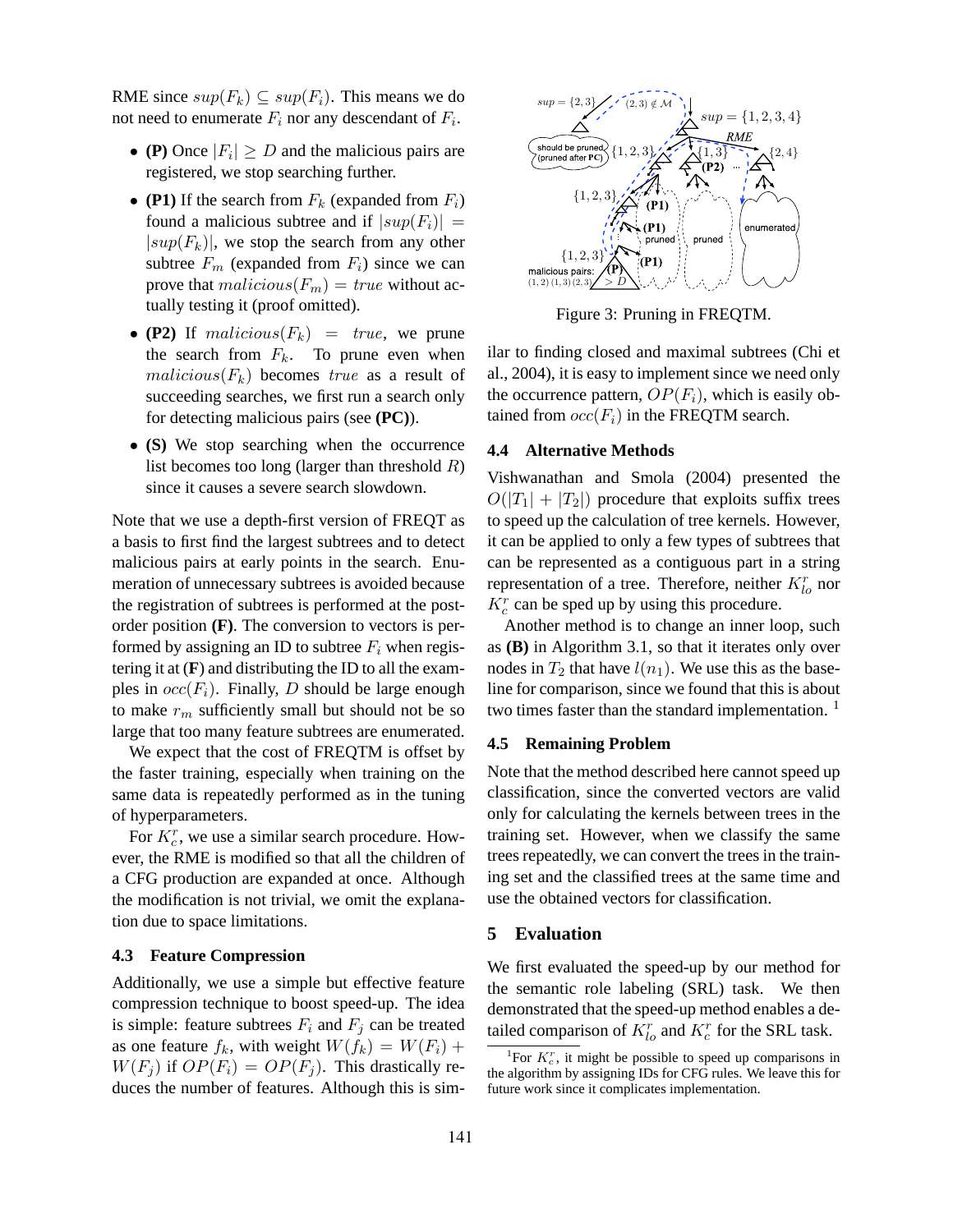|                                         | $K_{lo}^r$ |               |         |                  | $K_c^r$                                  |       |         |         |        |                   |
|-----------------------------------------|------------|---------------|---------|------------------|------------------------------------------|-------|---------|---------|--------|-------------------|
| size (# positive examples)              | 1.000      | 2.000         | 4.000   | 8,000            | 12.000                                   | 1.000 | 2.000   | 4.000   | 8,000  | 12,000            |
| $\#$ examples                           | 3,136      | 6,246         | 12,521  | 25.034           | 34,632                                   | 3,136 | 6,246   | 12,521  | 25,034 | 34,632            |
| # feature subtrees $(\times 10^4)$      |            | 804.4 2.427.3 |         |                  | $6,542.9$   16,750.1   26,146. 5   3.473 |       | 9.009   | 21.867  | 52.179 | 78.440            |
| # features (compressed) $(\times 10^4)$ | 20.7       | 67.3          | 207.2   | 585.9            | 977.0                                    | 0.580 | 1.437   | 3.426   | 8.128  | 12.001            |
| avg. $ V $ (compressed)                 | 468.0      | 866.5         | 1.517.3 | 2.460.5          | 3.278.3                                  | 10.5  | 14.0    | 17.9    | 23.1   | 25.9              |
| rate of malicious pairs $r_m$ (%)       | 0.845      | 0.711         | 0.598   | 0.575            | 1.24                                     | 0.161 | 0.0891  | 0.0541  | 0.0370 | 0.0361            |
| conversion time (sec.)                  | 208.0      | 629.2         | 1.921.1 | 6.519.8          | 14.824.9                                 | 3.8   | 8.7     | 20.4    | 46.5   | 70.4              |
| $SVM$ time (DP+lookup) (sec.)           | 487.9      | 1,716.2       |         | 4.526.4 79.800.7 | 92,542.2                                 | 360.7 | 1,263.5 | 5,893.3 |        | 53.055.5 47.089.2 |
| SVM time (proposed) (sec.)              | 17.5       | 68.6          | 186.4   | 1,721.7          | 2,531.8                                  | 4.9   | 25.7    | 119.5   | 982.8  | 699.1             |
| speed-up factor                         | 27.8       | <b>25.0</b>   | 24.3    | 46.4             | 36.6                                     | 73.3  | 49.1    | 49.3    | 53.98  | 67.35             |

Table 3: Conversion statistics and speed-up for semantic role A2.

### **5.1 Setting**

We used the data set provided for the CoNLL05 SRL shared task (Carreras and Màrquez, 2005). We used only the training part and divided it into our training, development, and testing sets (23,899, 7,966, and 7,967 sentences, respectively). As the tree structure, we used the output of Collins' parser (with WSJstyle non-terminals) provided with the data set. We also used POS tags by inserting the nodes labeled by POS tags above the word nodes. The average number of nodes in a tree was about 82. We ignored any arguments (and verbs) that did not match any node in the tree (the rate of such cases was about  $3.5\%$ ). <sup>2</sup> The words were lowercased.

We used  $TinySVM<sup>3</sup>$  as the implementation of SVM and added our tree kernels,  $K_{lo}^r$  and  $K_c^r$ . We implemented FREQTM based on the implementation of FREQT by Kudo.<sup>4</sup> We normalized the kernel values:  $K(T_i, T_j) / \sqrt{K(T_i, T_i)} \times K(T_j, T_j)$ . Note that this normalization barely affected the training time since we can calculate  $K(T_i, T_i)$  beforehand.

We assumed two-step labeling where we first find the argument node and then we determine the label by using a binary classifier for each semantic role. In this experiment, we focused on the performance for the classifiers in the latter step. We used the marked labeled ordered tree that encoded the target role as a positive example and the trees that encoded other roles of the verb in the same sentence as negative examples. We trained and evaluated the classifiers using the examples generated as above.<sup>5</sup>

#### **5.2 Training Speed-up**

We calculated the statistics for the conversion by FREQTM and measured the speed-up in SVM training for semantic role A2, for various numbers of training examples. For FREQTM, we used  $D = 20$ and  $R = 20$ . For SVM training, we used convergence tolerance 0.001 (-e option in TinySVM), soft margin cost  $C = 1.0 \times 10^3$  (-c), maximum number of iterations  $10^5$ , kernel cache size 512 MB (m), and decay factor  $\lambda = 0.2$  for the weight of each subtree. We compared the time with our fast method (Algorithm 4.1) with that with the DP procedure with the node lookup described in Section 4.4. Note that these two methods yield almost identical SVM models (there are very slight differences due to the numerical computation). The time was measured using a computer with 2.4-GHz Opterons.

Table 3 shows the results for  $K_{lo}^r$  and  $K_c^r$ . The proposed method made the SVM training substantially faster for both  $K_{lo}^r$  and  $K_c^r$ . As we expected, the speed-up factor did not decrease even though  $|V|$ increased as the amount of data increased. Note that FREQTM actually detected non-trivial malicious pairs such as those from very similar sentences in addition to trivial ones, e.g.,  $(i, i)$ . FREQTM conversion was much faster and the converted feature vectors were much shorter for  $K_c^r$ , presumably because  $K_c^r$  restricts the subtrees more.

The compression technique described in Section 4.3 greatly reduced the number of features. Without this compression, the storage requirement would be impractical. It also boosted the speed-up. For example, the training time with  $K_{lo}^r$  for the size 1,000 data in Table 3 was 86.32 seconds without compression. This means that the compression boosted the

<sup>&</sup>lt;sup>2</sup>This was caused by parse errors, which can be solved by using more accurate parsers, and by bracketing inconsistencies between parser outputs and SRL annotations (e.g., phrasal verbs), many of which can be avoided by using heuristic transformers.

<sup>3</sup> http://chasen.org/˜taku/software/TinySVM

<sup>4</sup> http://chasen.org/˜taku/software/freqt

 $5$ The evaluation is slightly easier since the classifier for role

 $X$  is evaluated only on the examples generated from the sentences that contain a verb that has  $X$  as a role.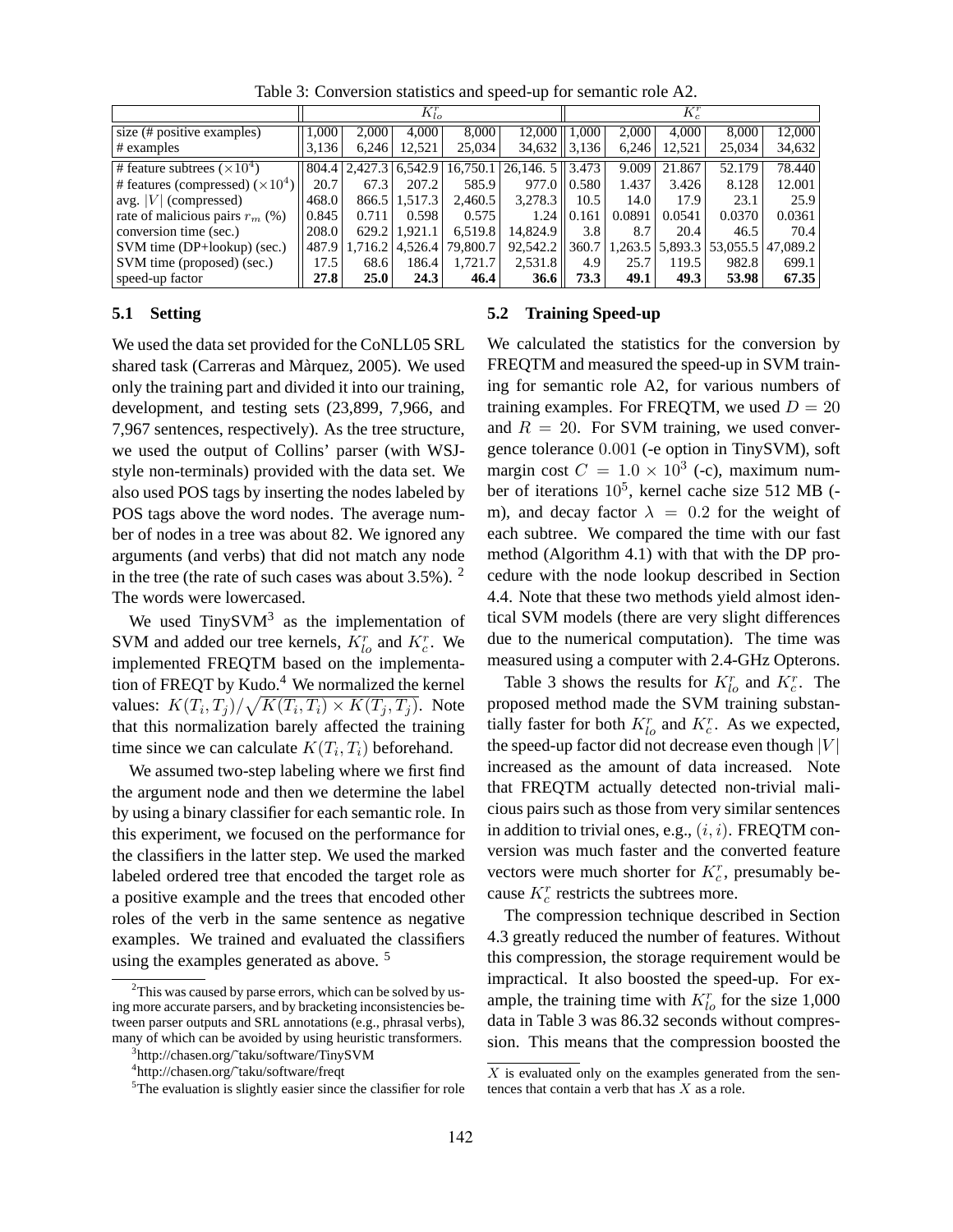

Figure 4: Scaling of conversion time and SVM training time. Left:  $K_{lo}^r$ . Right:  $K_c^r$ 



Figure 5: Relation between  $D$  and conversion time, SVM training time, and  $r_m$ . Left:  $K_{lo}^r$ . Right:  $K_c^r$ 

speed-up by a factor of more than 5.

The cost of FREQTM is much smaller than that of SVM training with DP. Therefore, our method is beneficial even if we train the SVM only once.

To see how our method scales to large amounts of data, we plotted the time for the conversion and the SVM training w.r.t. data size on a log-log scale. As shown in Figure 4, the scaling factor was about 1.7 for the conversion time, 2.1 for SVM training with DP, and 2.0 for the proposed SVM training for  $K_{lo}^r$ . For  $K_c^r$ , the factors were about 1.3, 2.1, and 2.0, respectively. Regardless of the method, the cost of SVM training was about  $O(L^2)$ , as reported in the literature. Although FREQTM also has a superlinear cost, it is smaller than that of SVM training. Therefore, the cost of SVM training will become a problem before the cost of FREQTM does.

As we mentioned, the choice of  $D$  is a trade-off. Figure 5 shows the relationships between  $D$  and the time of conversion by FREQTM, the time of SVM training using the converted vectors, and the rate of malicious pairs,  $r_m$ . We can see that the choice of D is more important in the case of  $K_{lo}$  and that  $D = 20$ used in our evaluation is not a bad choice.

#### **5.3 Semantic Role Labeling**

We assessed the performance of  $K_{lo}^r$  and  $K_c^r$  for semantic roles A1, A2, AM-ADV, and AM-LOC using our fast training method. We tuned soft margin cost C and  $\lambda$  by using the development set (we used the technique described in Section 4.5 to enable fast classification of the development set). We experimented with two training set sizes (4,000 and 8,000). For each  $\lambda$  (0.1, 0.15, 0.2, 0.25, and 0.30), we tested 40 different values of  $C$  ( $C \in [2...10^3]$ for size 4,000 and  $C \in [0.5 \dots 10^3]$  for size 8,000), and we evaluated the accuracy of the best setting for the test set.<sup>6</sup> Fast training is crucial since the performance differs substantially depending on the values of these hyperparameters. Table 4 shows the results. The accuracies are shown by  $F_1$ . We can see that  $K_{lo}^r$  outperformed  $K_c^r$  in all cases, presumably because  $K_c^r$  allows only too restrictive subtrees and therefore causes data sparseness. In addition, as one would expect, larger training sets are beneficial.

#### **6 Discussion**

The proposed speed-up method can also be applied to labeled ordered trees (e.g., for parse selection). However, the speed-up might be smaller since without node marks the number of subtrees increases while the DP procedure becomes simpler. On the other hand, the FREQTM conversion for marked labeled ordered trees might be made faster by exploiting the mark information for pruning. Although our method is not a complete solution in a classification setting, it might be in a clustering setting (in a sense it is training only). However, it is an open question whether unbalanced similarity, which is the key to our speed-up, is ubiquitous in NLP tasks and under what conditions our method scales better than the SVMs or other kernel-based methods.

Several studies claim that learning using tree kernels and other convolution kernels tends to overfit and propose selecting or restricting features (Cumby and Roth, 2003; Suzuki et al., 2004; Kudo and Matsumoto, 2004). Sometimes, the classification becomes faster as a result (Suzuki et al., 2004; Kudo and Matsumoto, 2004). We do not disagree with these studies. The fact that small  $\lambda$  values resulted in the highest accuracy in our experiment implies that too large subtrees are not so useful. However, since this tendency depends on the task, we need to assess the performance of full tree kernels for comparison. In this sense, our method is of great importance.

Node relation labeling is a generalization of node

 ${}^{6}$ We used  $10^{6}$  as the maximum number of iterations.